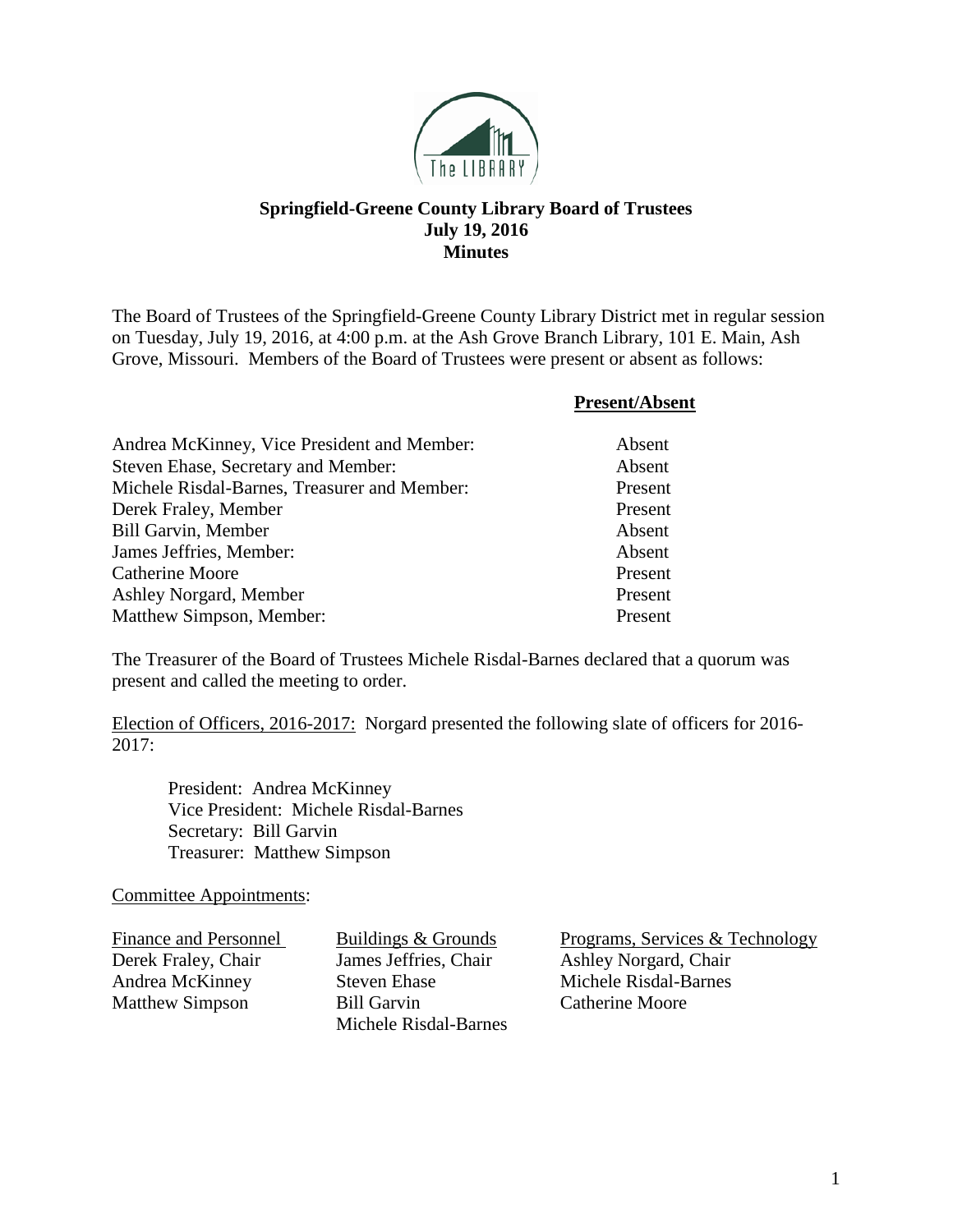Fraley moved to approve the slate of officers as presented; Simpson seconded. Fraley yea, McKinney yea, Moore yea, Risdal-Barnes yea, Simpson yea. Motion carried. Risdal-Barnes as Vice-President presided over the meeting.

## Introduction of New Trustee:

Cooper welcomed Katie Moore, who is a big library user, former Junior League of Springfield President, and attorney at Baird Lightner Millsap law firm. The Library is excited to welcome her.

Disposition of Minutes: The minutes of June 21, 2016 were corrected on page 4 paragraph 1 for the spelling of Catherine Moore. Norgard moved to approve the minutes of the regular session board meeting of June 21, 2016 as corrected; Moore seconded. Fraley yea, McKinney yea, Moore yea, Risdal-Barnes yea, Simpson yea. Motion carried.

## Standing Committees:

Finance and Personnel Committee: Committee chair Fraley reported for the Finance-Personnel Committee. With 100 percent of the year elapsed, the Library was 5.2 percent under budget for total expenditures. Out-of-county fees were less than expected at 95 percent and the consortium payments were less because Pulaski County pulled out of the consortium. Friends of the Library grants were less due to a timing issue and healthcare expenses were less than expected. Fraley discussed the big three expenses (motor vehicle, Brentwood, and computer hardware) in the total capital outlay as addressed in his handout, "Impact of One Time Expenditures on Year End Net Revenue with Corresponding outside Support Backed Out." Copies of the handout were distributed. Trust investments are good income for the Library because they do not fluctuate a lot. Discretionary budget expenditures are at 85 percent of what we had budgeted. The only item that came over budget was minor equipment.

Buildings and Grounds Committee: Garvin reported for the Buildings and Grounds Committee.

- The engine in Van #10 needed to be replaced, but was under warranty.
- There was routine maintenance done on HVAC units, and at the Midtown Carnegie Branch some components had to be replaced at a cost of \$2,300.
- The generator in the Mobile Library was not working and a sensor had to be repaired.
- Bids were sought for cleaning services for the district. Three bids were received, but one was withdrawn. The winning bidder was the current provider, EMS.
- The men's restroom renovation at the Library Center was completed.
- The Brentwood Branch renovation had a lot of activity, and Associate Director Jim Schmidt provided copies of field reports for the committee to review. Two unexpected conditions at the renovation were some water damage to a soffit and fascia, and an unexpected use of cinder block rather than brick on the southeast wall.

## Report of the Director:

• Our newest Board of Trustees member, Catherine Moore went through new board member orientation on July 8. Katie is a lawyer with the firm Baird Lightner Millsap & Harpool. She replaces Michelle Nahon Moulder whose term expired at the end of the fiscal year.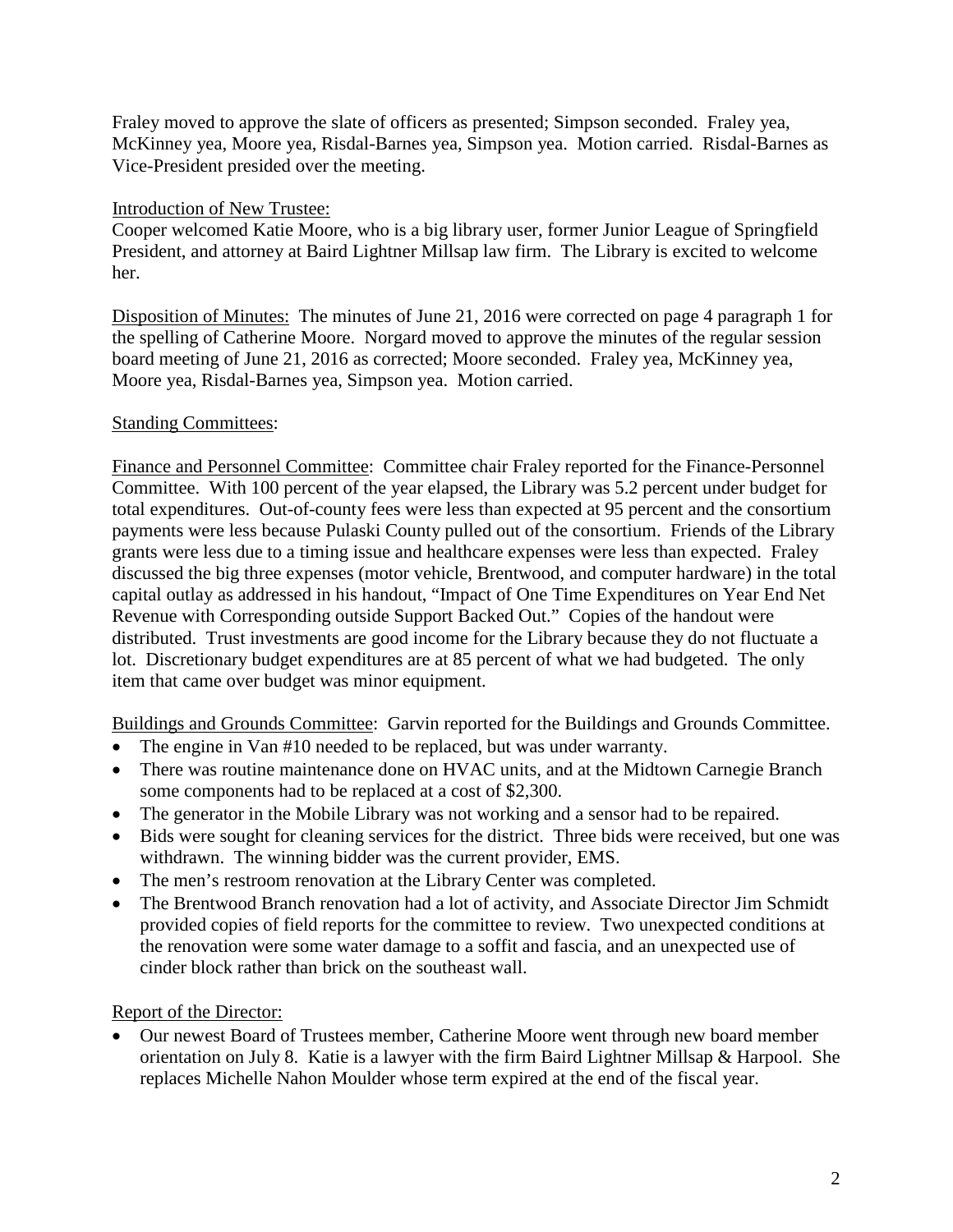- Loyal Friends of the Library volunteer Pat Myers, was honored as a Gift of Time nominee at the recent 2016 Gift of Time Awards Luncheon.
- Planning & Development Librarian Gay Wilson has been invited to serve as a member of the Respecting Choices Steering Committee and Copy Writer Sarah Rosendahl has been invited to serve as a member of the Respecting Choices Advisory Committee.
- The recent American Library Association annual conference in Orlando featured programs and participation from some of our SGCL staff. Local History & Genealogy Department Manager Brian Grubbs presented at a preconference on getting youth interested in genealogy. Youth Services staff Sarah Bean Thompson and Valerie Bogart presented a session called "Geeky Programming on a Ramen Noodle budget." Cooper finished her three-year term on the ALA Executive Council and member of the ALA Planning & Budget Assembly.
- Legislators from southwest Missouri are dropping by our branches this summer to read to kids at our storytimes. Also, television personalities from KY3 are guests at storytimes throughout the District.
- On August 8 the Library Center welcomes a traveling exhibit "Alexander Hamilton: The Man Who Made Modern America". The exhibit from The Gilder Lehrman Institute of American History runs through September 5.
- On July 6, Governor Jay Nixon announced withholds of funds from the FY17 state budget. Included in the withholds are \$1.5 million from State Aid to Public Libraries, \$750,000 from REAL Program and \$105,000 from the A&E funding. Legislators now have the opportunity to veto the withholds. We will be watching the situation carefully.
- The Between Friends Gift Shop held their second annual sidewalk sale on June 22. Sales totaled almost \$2,600.
- The Library received \$750 in IMLS grant funds for participating in the University of Missouri's PuLL program for training future public library leaders.

Annual Report of the Director, 2015-2016:

- Construction of the "NEW" Brentwood got underway in spring 2016. The Library Board selected Morelock-Ross as the general contractor of the renovation project. Staff moved out, we held a garage sale to get rid of furniture no longer needed, and we partied with patrons to say farewell to the building as they have known it since 1971. The Library Foundation hosted a final closing celebration and fundraiser called Hard Hats & Highballs. We opened a small temporary location with limited service in the Brentwood Center across from Battlefield Mall. Those staff members not needed at the temporary site were assigned to other branches or District departments to fill gaps, work on special projects and get some different library experience for their resume. We are currently on schedule to open the new Brentwood in early December under a new name: The Schweitzer Brentwood Branch Library.
- A new Strategic Plan for 2016-2020 was approved by the Trustees in October 2015. We have already begun two of the projects – wireless printing and the Brentwood renovation. Other plan highlights include exploring 7-day/24-hour kiosks and other remote service options; using analytics to enhance marketing and promotional services; systematic evaluation and replacement of HVACs and flooring; and exploring modifications to library services to best serve patrons with physical, sensory, psychiatric, neurological and/or cognitive disabilities.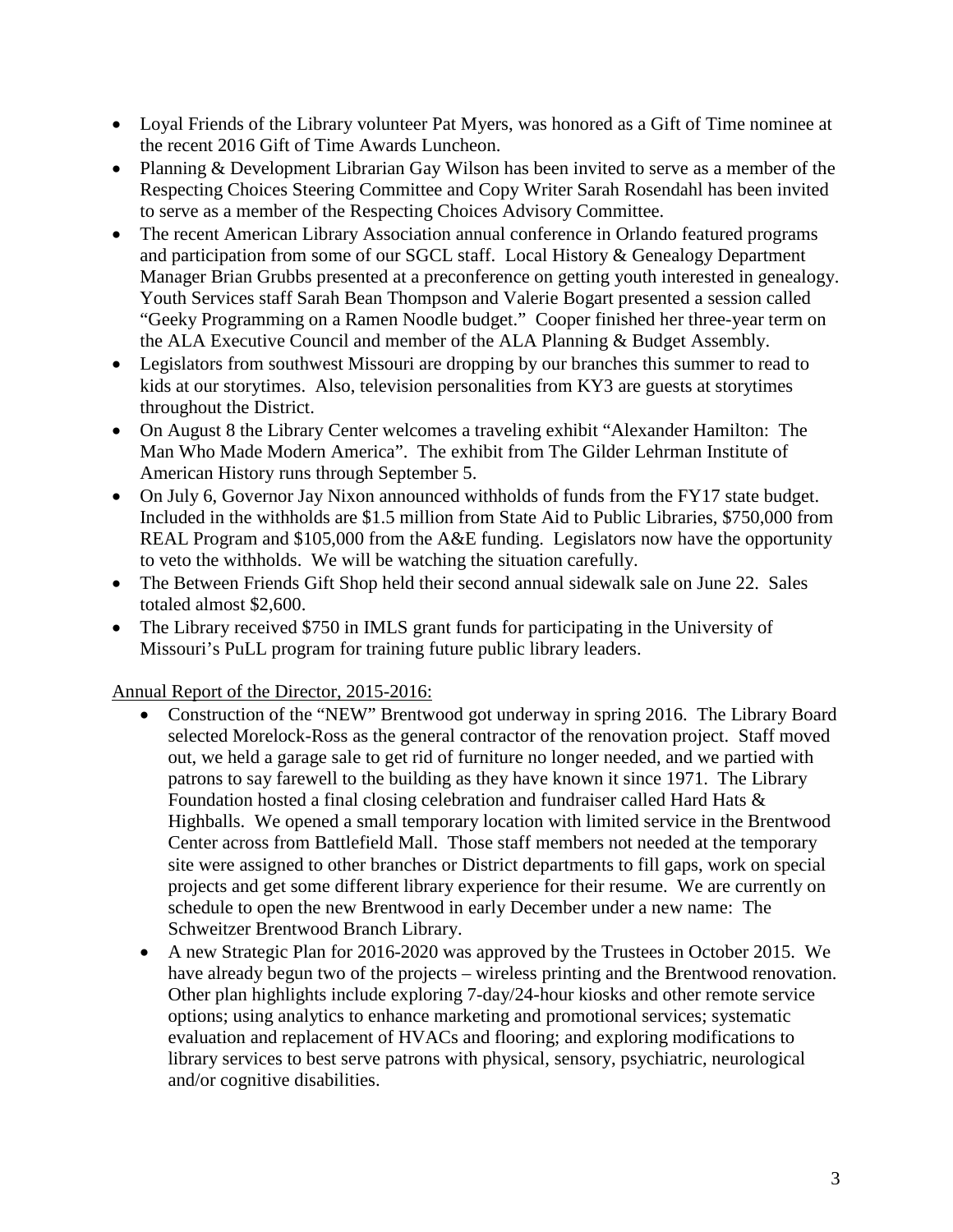- The Board of Trustees welcomed three new members to replace outgoing members Kenton DeVries, Kim Kollmeyer and David Richards. The Greene County Commission appointed Derek Fraley, of Bancorp South. Derek previously served on The Library Foundation Board. The City of Springfield appointed William Garvin, director of the Olin Library at Drury University; and Ashley Norgard, an attorney with the law firm Husch Blackwell.
- The Friends of the Library had another record year in fundraising. Their fall 2015 book sale total was the largest to date: \$147,337.21, and the spring 2016 sale was the secondlargest to date: \$135,958.23. The spring sale moved to the E\*Plex at the Ozark Empire Fairgrounds after the location at Remington's on Republic Road closed its doors. With the move, the Friends lost one day of sales that they usually have and still had remarkable results. The Friends have finished paying their original \$300,000 pledge to the Renew Brentwood campaign and pledged another \$200,000 in matching funds for cash raised by the Foundation. In addition, they funded musical concerts, plant service, programming and unexpected branch expenditures throughout 2015-2016.
- The Library Foundation launched the public phase of the capital campaign for Brentwood with a block party in September 2015. The steering committee has been working hard to finish raising money to reach the \$2.5 million goal. As of the end of the fiscal year, June 30, 2016, only \$30,000 remained to be raised.
- The Between Friends Gift Shop expanded its annual Holiday Store from the Library Center, Library Station and Brentwood Branch to smaller versions of the store at the Republic, Willard, Midtown Carnegie and Ash Grove Branches. Total sales from the Holiday Store were almost \$12,000 in 2015. Proceeds from the Holiday Stores benefit the Library, The Gift Shop also held a second annual sidewalk sale in June 2016, raising nearly \$2,600.
- The Local History & Genealogy Department was reclassified from a department of the Library Center to a Support Department for the entire District. Local History continued its Over There: Missouri and the Great War digitization project, and launched the website *missourioverthere.org*. The department created a display about the Beatles' 1964 visit to the Ozarks. A cardboard stand-up of Paul McCartney placed in the concourse enticed visitors to check out the exhibit. The staff also used the Library's 3-D printer to create a hinge needed for the exhibit case. The Smithsonian National Museum of African American History and Culture requested permission to use a photograph from the Library's Frisco digitization project in its permanent gallery. The Library signed a memorandum of agreement with the Ozarks Genealogical Society to allow patrons to check out the materials that have been housed in the Local History and Genealogy Department since 1983. The Library was the recipient of an IMLS grant to fund a project to digitally scan about 7,000 photographs from the Springfield News-Leader collection and make them available online. The project began June 1, 2016 with photo archives from 1947-1962.
- New technology introduced this year included Zinio for Libraries, enabling library cardholders to read more than 120 magazines on smartphones, tablets and other portable devices. The Library began checking out Wi-Fi hot spots in February 2016. All 38 hot spots were check out on the first day, and a total of 555 holds were placed in the first week. Propio Language Services provides over-the-phone interpreting for over 200 languages. Raspberry Pis became available for checkout. A new reader/scanner was